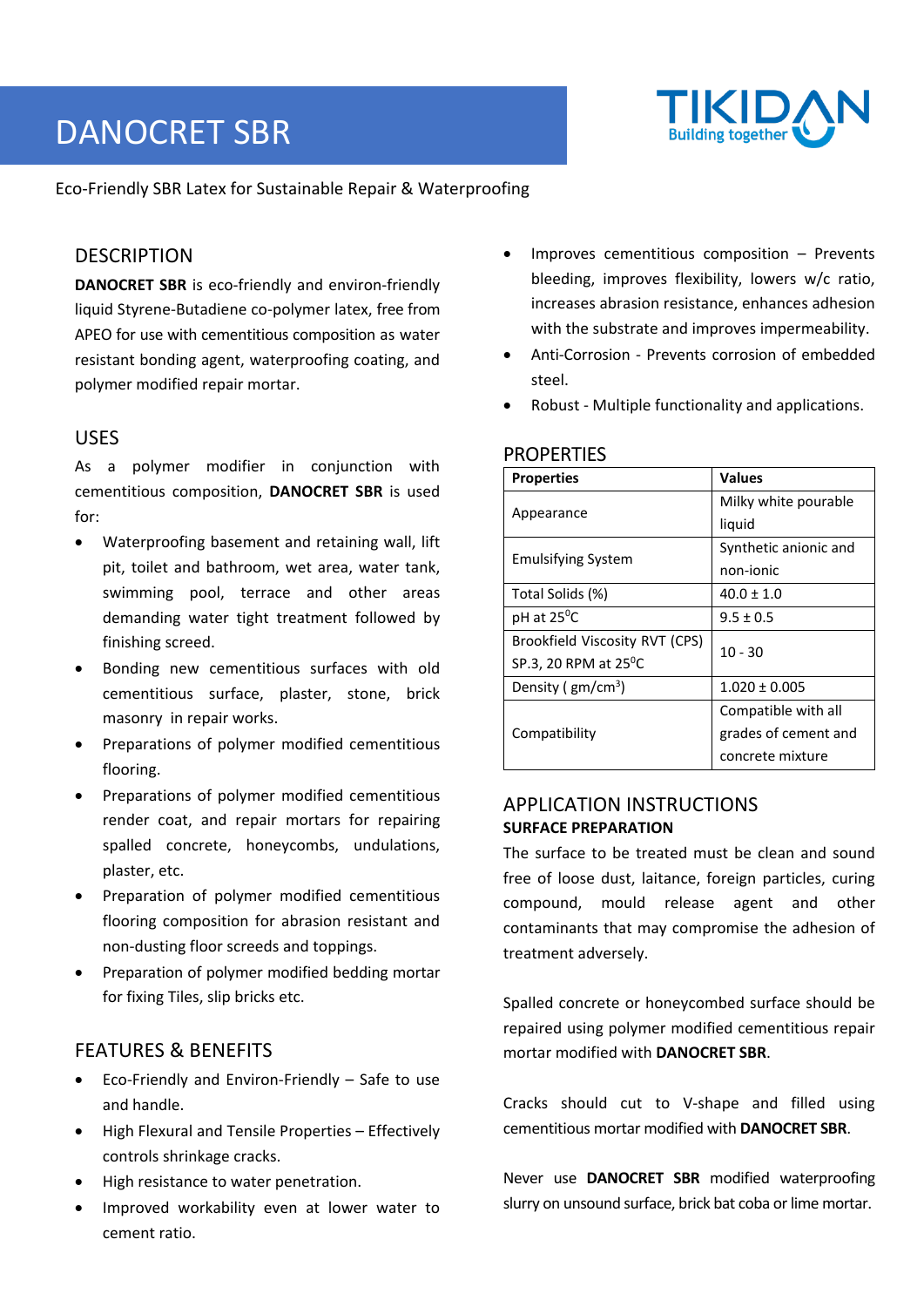

Remove excess/standing water from the surface.

The water content in polymer modified cementitious mixes modified with **DANOCRET SBR** shall be adjusted to achieve required consistency and shall be kept to minimum. When wet sand is used in mix, water content shall be reduced as appropriate.

#### **BOND COAT**

**DANOCRET SBR** can be suitably used as ready to use bonding coat to promote the adhesion of cementitious treatments with building materials and is applied using standard paint brush  $\omega$  6 to 8 m<sup>2</sup>/Kg. (Depends upon the surface condition).

Allow the applied bond coat to become tacky before applying cementitious mortar / screed overlay.

#### **WATERPROOFING SLURRY**

2 parts of Cement by weight is gradually added to 1 part of **DANOCRET SBR** by weight in a separate container under continuous stirring until homogeneous lump free creamy consistency mix is obtained. Allow the prepared mix to stand for 5 minutes before using. The prepared mix should be used within 30 minutes after mixing.

Prior to application of waterproofing slurry, damp the surface to be coated by sprinkling water. Avoid formation of puddles of water. Apply the prepared waterproofing slurry uniformly by brush or broom in two coats, the second coat applied perpendicularly on dried first coat within 24 hours of application of first coat.

The 3 Kg. mix of waterproofing slurry shall cover 2m<sup>2</sup> area in two coats.

The applied waterproofing slurry should be protected with cementitious mortar/screed overlay.

#### **POLYMER MODIFIED CEMENTITIOUS MORTAR**

Polymer modified cementitious mortar for filling cracks, constructing coving repairing spalled concrete, honeycombs, etc., shall be of following proportion:

| MIX PROPORTION OF POLYMER MODIFIED MORTAR |  |  |
|-------------------------------------------|--|--|
|-------------------------------------------|--|--|

| Cement                | 50 Kg.      |
|-----------------------|-------------|
| Quartz Sand (Zone II) | 150 Kg.     |
| <b>DANOCRET SBR</b>   | 5 Kg.       |
| Water* (W/C - 0.35)   | 17.50 Litre |

\*Water content shall be kept at minimum and can be adjusted ± 10% depending upon required consistency.

Initially pre‐weight quantity of cement and sand are dry mixed in pan type mixer for 2 minutes. (For batch size below 25 Kg., hand mixing can be carried). Liquid mix consisting of mixture of **DANOCRET SBR** and required quantity of water is then added gradually in to prepared dry mix under constant mixing until the required consistency is achieved.

The prepared mix is placed over the wet bond coat (tacky) and usually applied by trowel to 10mm to 40mm thickness well compacted and finished using wooden or steel trowel.

#### **TYPICAL PROPERTIES OF UN‐MODIFIED & MODIFIED MIX**

| Property                    | Control | Modified |
|-----------------------------|---------|----------|
|                             | Mix     | Mix      |
| Mix Composition:            |         |          |
| Cement (Kg.)                | 50      | 50       |
| Sand (Kg.)                  | 150     | 150      |
| DANOCRET SBR (Kg.)          | n       | 5        |
| Water (Ltr.)                | 22.50   | 17.50    |
| Compressive Strength, MPa   |         |          |
| 3 days                      | 11.2    | 11.9     |
| 7 days                      | 13.4    | 14.5     |
| 28 days                     | 21.5    | 24.8     |
| Tensile<br>Strength,<br>MPa | 2.3     | 2.8      |
| @28 days                    |         |          |
| Flexural Strength,<br>MPa   | 4.9     | 6.1      |
| @28 days                    |         |          |